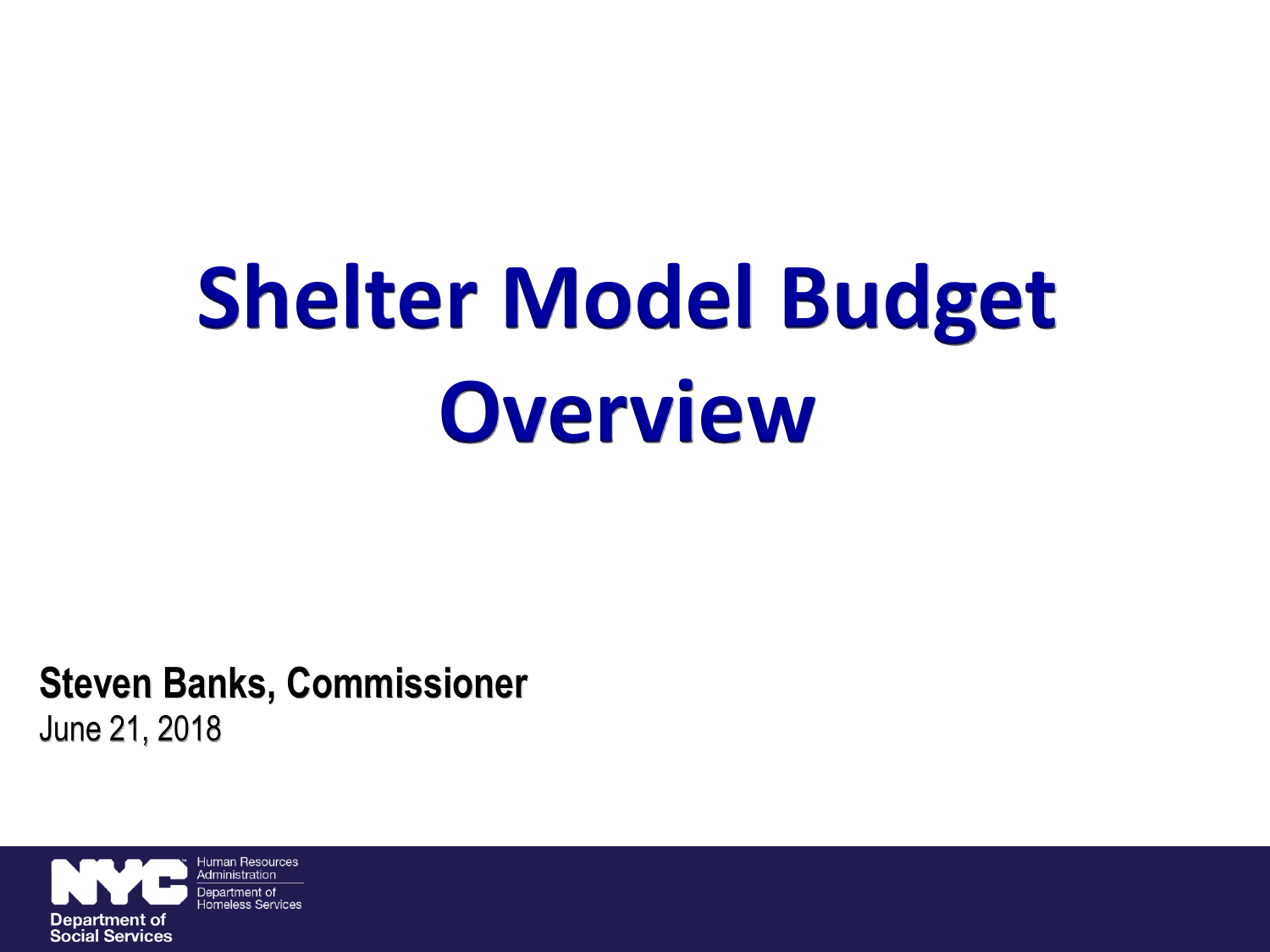## **The Shelter Model Budget Tool is Unique to Shelter Type & Size**

#### **Shelter Types**

Families With Children

Adult Families

Single Adult – General Population

Single Adult – Mental Health

Single Adult – Substance Use

Single Adult – Employment

Single Adult – Assessment

| <b>Shelter Size</b> |
|---------------------|
| 0-49 Units          |
| 50-99 Units         |
| 100-149 Units       |
| 150+ Units          |

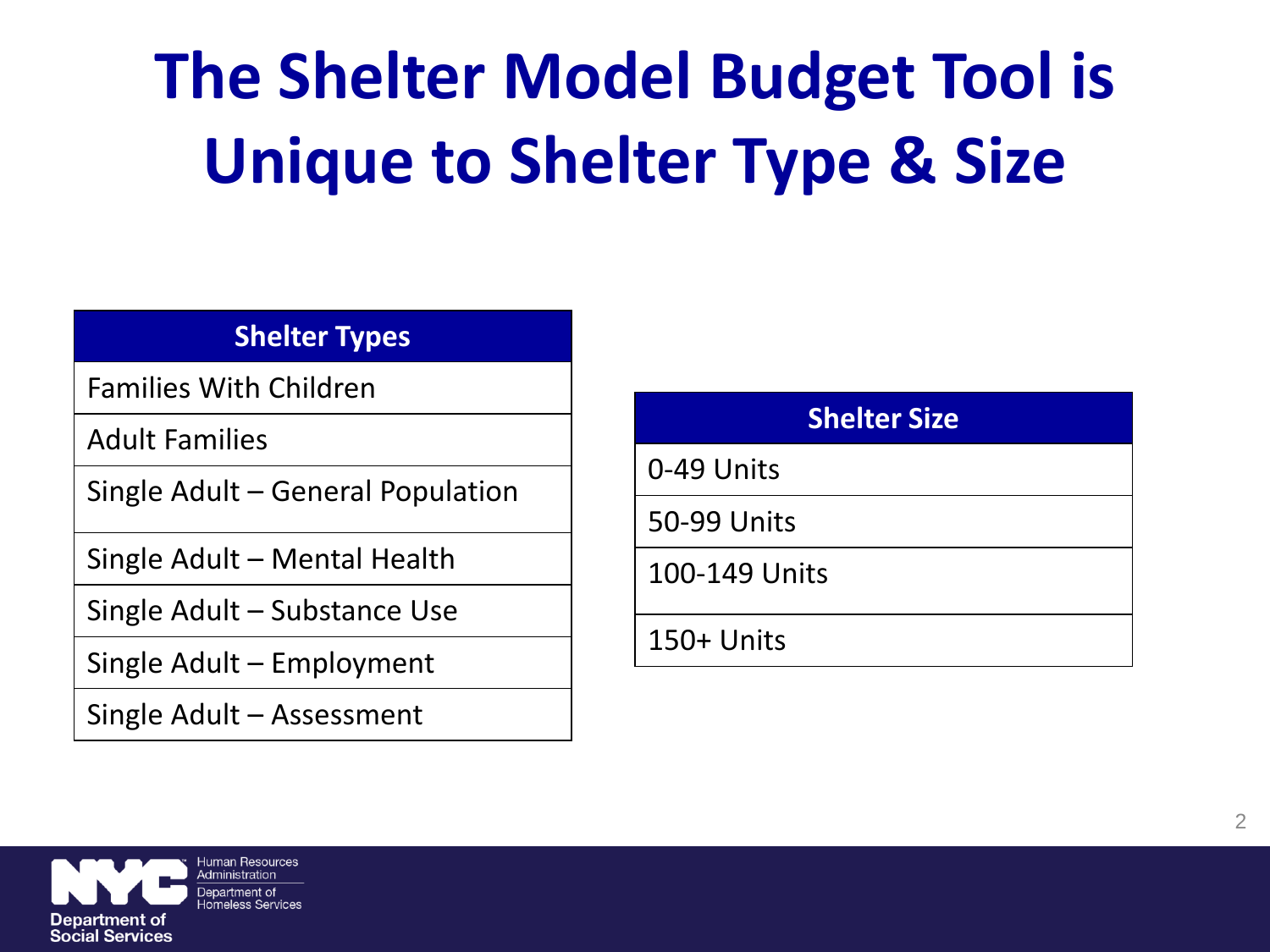#### **The Shelter Model Budget Tool Allocates Funding by Category**

- The shelter per diem/daily rate (which rolls up into the annual budget) is divided into multiple categories.
- Categories include staff costs, like administrative and direct care, and other costs, like client supplies and maintenance.
- Rates for specific categories are calculated in one of three ways:
	- Staff/case ratios
	- Shelter size
	- Case-by-case assessment

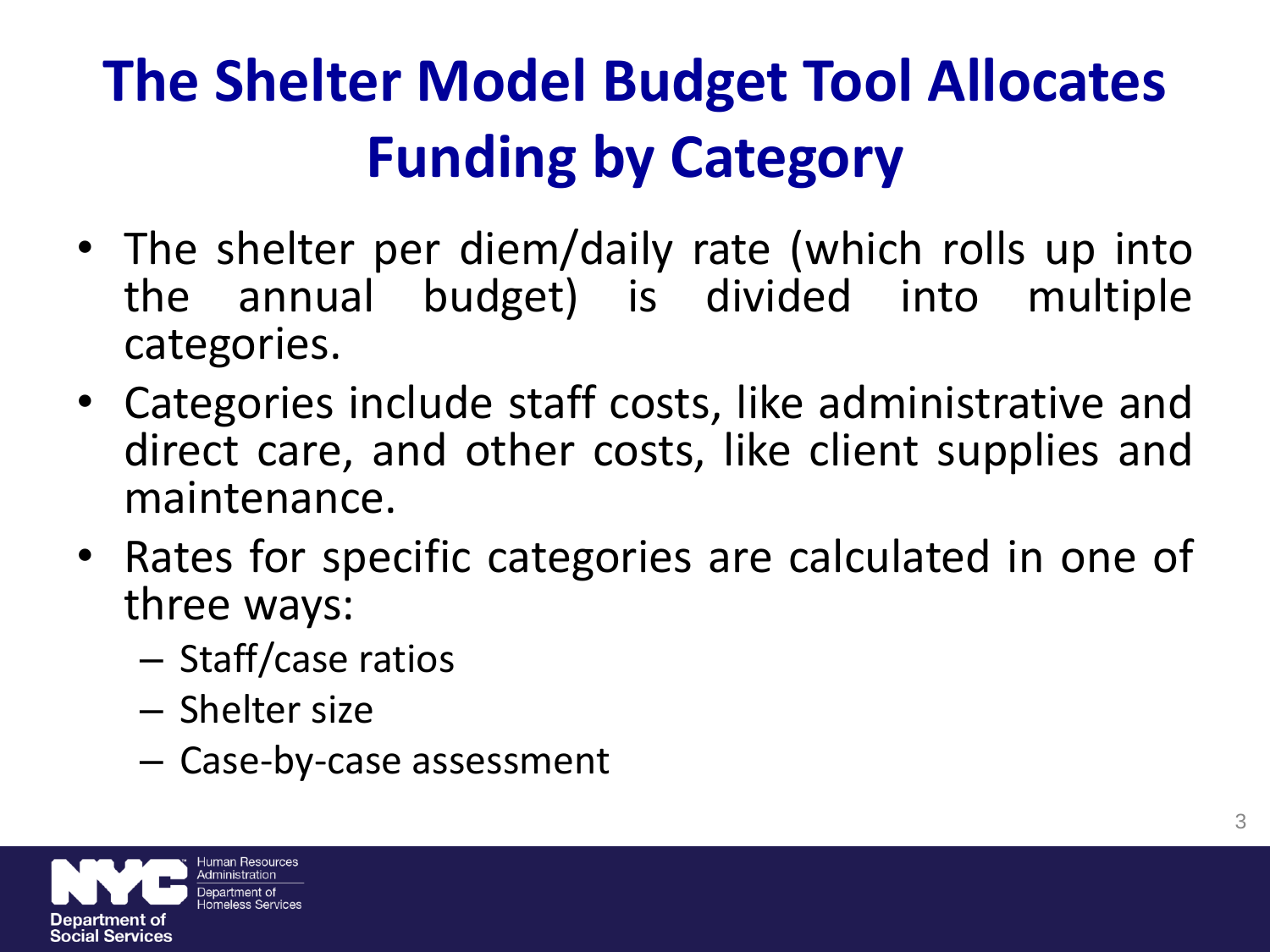## **The Shelter Model Budget Tool Allocates Funding by Category**

Rates for specific categories are calculated in one of three ways:

| <b>Staff/case ratios</b>                                | <b>Shelter size</b>    | <b>Case-by-case assessment</b><br>and/or documentation<br>Kitchen/food |  |  |  |
|---------------------------------------------------------|------------------------|------------------------------------------------------------------------|--|--|--|
| Direct Care Staff: social<br>workers, peer specialists, | Administrative staff   |                                                                        |  |  |  |
| CASACs, employment<br>specialists                       | <b>Client Supplies</b> | Professional costs (ex.<br>Medical and IT contracts)                   |  |  |  |
| Social Service Staff: case                              | Maintenance            |                                                                        |  |  |  |
| managers, housing<br>specialists                        | Transportation         | Security: based on<br>individual assessment by                         |  |  |  |
| <b>Operations Staff:</b>                                |                        | <b>NYPD</b>                                                            |  |  |  |
| residential aides, shift<br>supervisors                 |                        | Rent, utilities & insurance<br>(based on documentation)                |  |  |  |
| <b>Recreation staff</b>                                 |                        |                                                                        |  |  |  |

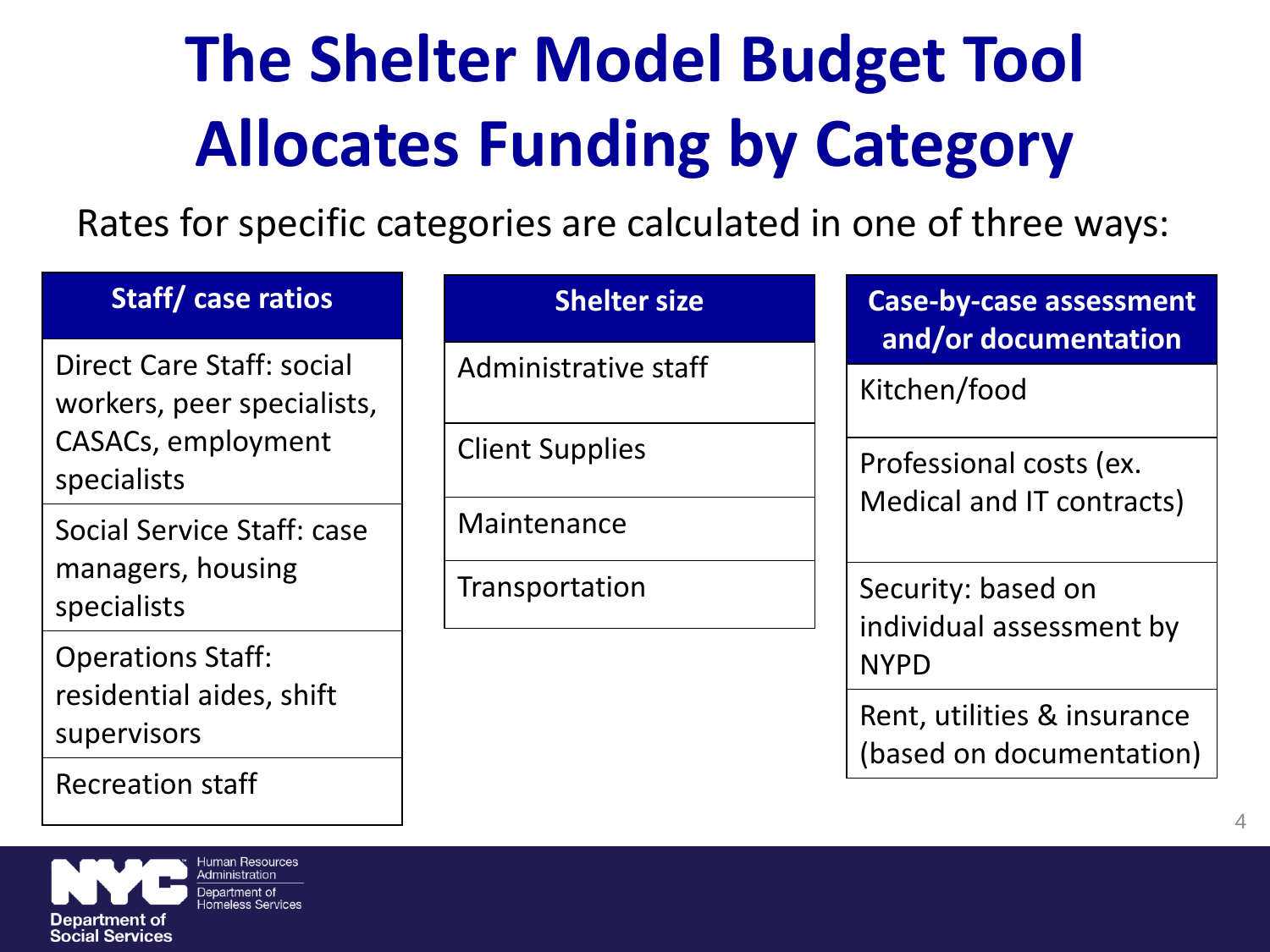#### **Implementing the Shelter Model Budget**

- DHS is using the Model Budget to amend contracts for existing contracted shelters and to negotiate budgets for new contracted shelters.
- To determine new rates for existing contracted shelters, the following process is used:
	- 1. DHS sends the provider the appropriate model budget template(s) for their specific shelter(s) type and size
	- 2. DHS and the provider negotiate to align the provider's shelter budget(s) with the model parameters: **this requires multiple meetings and communications**
	- 3. Once negotiations are complete and the amendment value has been approved by OMB, **the amendments are processed and submitted to the Comptroller for registration** <sup>5</sup>